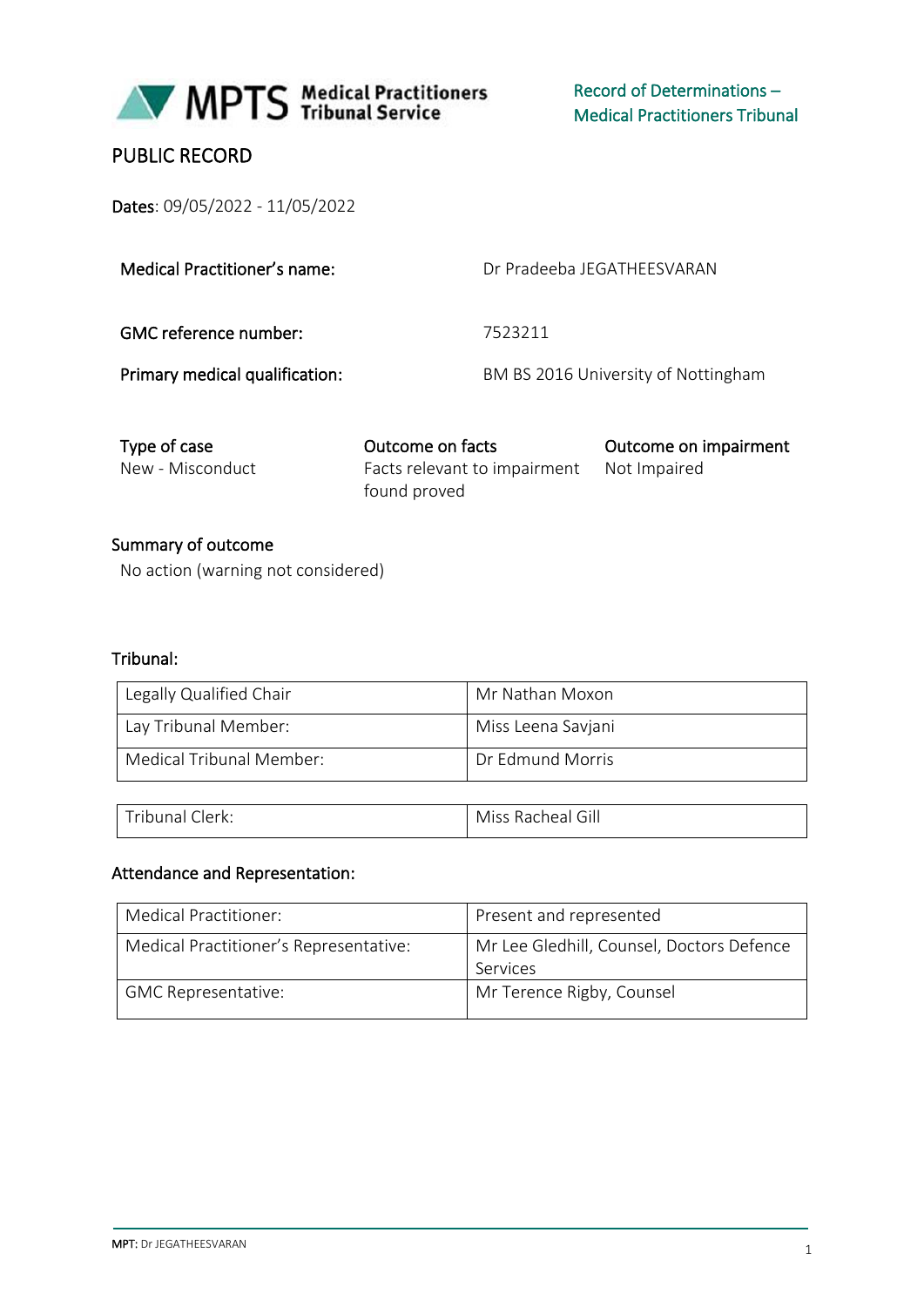# Attendance of Press / Public

In accordance with Rule 41 of the General Medical Council (Fitness to Practise) Rules 2004 the hearing was held in public.

### Overarching Objective

Throughout the decision making process the tribunal has borne in mind the statutory overarching objective as set out in s1 Medical Act 1983 (the 1983 Act) to protect, promote and maintain the health, safety and well-being of the public, to promote and maintain public confidence in the medical profession, and to promote and maintain proper professional standards and conduct for members of that profession.

### Determination on Facts - 11/05/2022

### Background

1. Dr Jegatheesvaran qualified with BM BS at the University of Nottingham in 2016. At the time of the events, he was working as a locum Senior House Officer at the North Middlesex University Hospital ('the Trust').

2. For background, on 31 October 2018, Patient A had a fall in his home and suffered injuries to his head and chest. He was taken to the Accident and Emergency Department ('A&E') at the Trust.

3. At A&E, blood samples were taken from Patient A. Patient A's son stated that he witnessed bloods being taken from Patient A by a nurse soon after his admission at 6:15pm on 31 October 2018. The Tribunal has been shown no documented results or medical records pertaining to that test. Within the medical notes, there is a record of blood tests being taken at or around 2:18am and 3:50am on 1 November 2018.

4. The Tribunal will inquire into the Allegation that, on 31 October 2018 and 1 November 2018, Dr Jegatheesvaran consulted with Patient A and told Patient A's son that Patient A's blood results were *'absolutely fine'* and that his international normalised ratio ('INR') blood level was '*2.5'*, or words to that effect. It is alleged that Dr Jegatheesvaran knew he had not received Patient A's blood results prior to or at the time he made these statements and that his actions were dishonest.

5. Dr Jegatheesvaran gave evidence to the St Pancras Coroner's Court on 15 October 2019, during which he stated that he had been given some of the blood test results verbally by laboratory staff.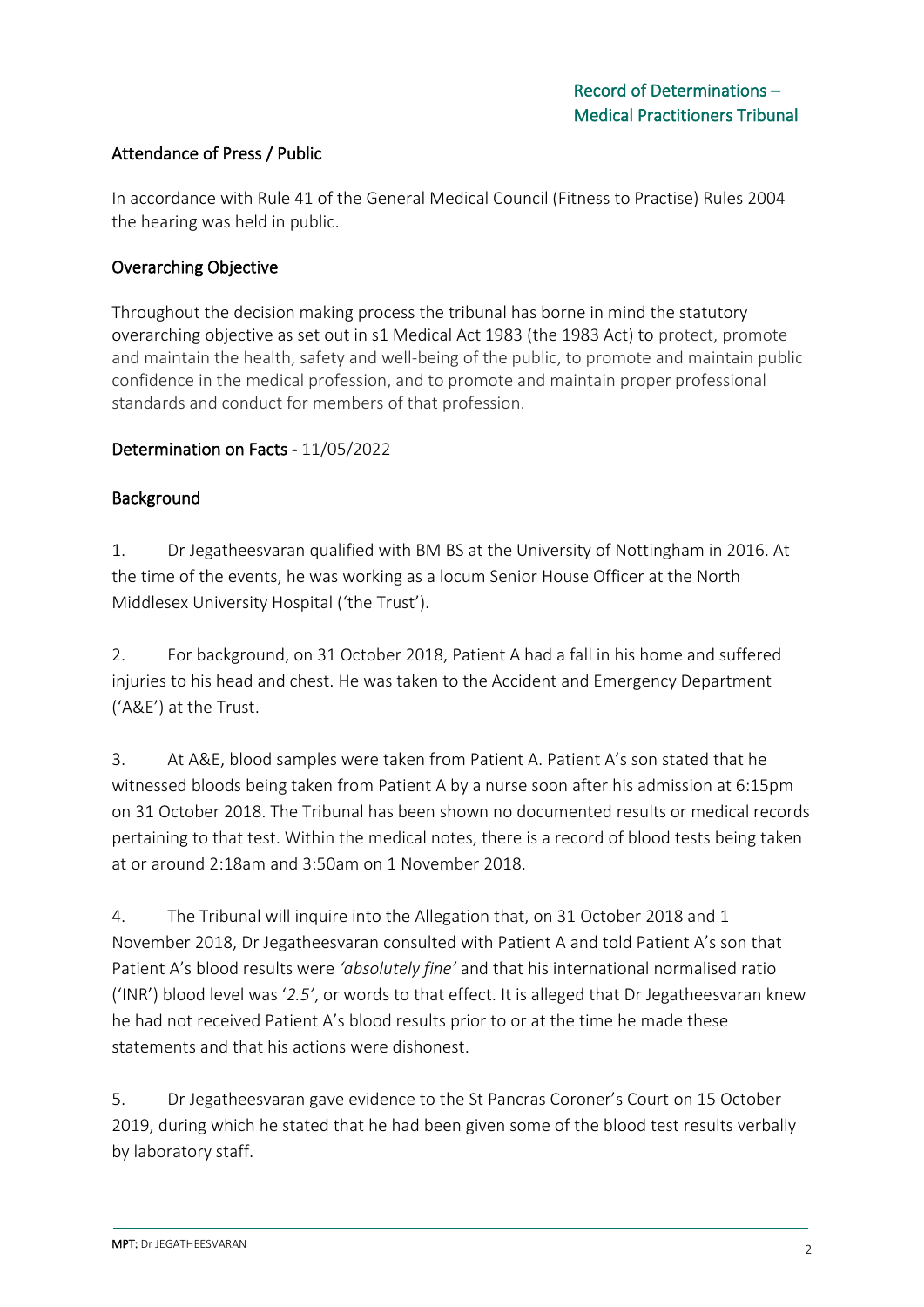#### The Allegation and the Doctor's Response

- 6. The Allegation made against Dr Jegatheesvaran is as follows:
	- 1. Between 31 October 2018 and 1 November 2018, you consulted with Patient A and you stated to Patient A's son that Patient A's:
		- a. blood results were 'absolutely fine', or words to that effect; Admitted and found proved
		- b. international normalised ratio blood level was '2.5', or words to that effect.

#### Admitted and found proved

- 2. You knew that you had not received Patient A's blood results prior to or at the time you made the statements at paragraph 1. To be determined
- 3. Your actions as described at paragraph 1 were dishonest by reason of paragraph 2.

### To be determined

### The Admitted Facts

7. At the outset of these proceedings, through his counsel, Mr Lee Gledhill, Dr Jegatheesvaran made admissions to some paragraphs and sub-paragraphs of the Allegation, as set out above, in accordance with Rule 17(2)(d) of the General Medical Council (GMC) (Fitness to Practise) Rules 2004, as amended ('the Rules'). In accordance with Rule 17(2)(e) of the Rules, the Tribunal announced these paragraphs and sub-paragraphs of the Allegation as admitted and found proved.

### The Facts to be Determined

8. In light of Dr Jegatheesvaran's response to the Allegation made against him, the Tribunal is required to determine whether Dr Jegatheesvaran knew he had not received Patient A's blood results prior to or at the time of his consultations with Patient A, and whether his actions were dishonest.

#### Witness Evidence

9. The Tribunal received evidence on behalf of the GMC from the following witnesses: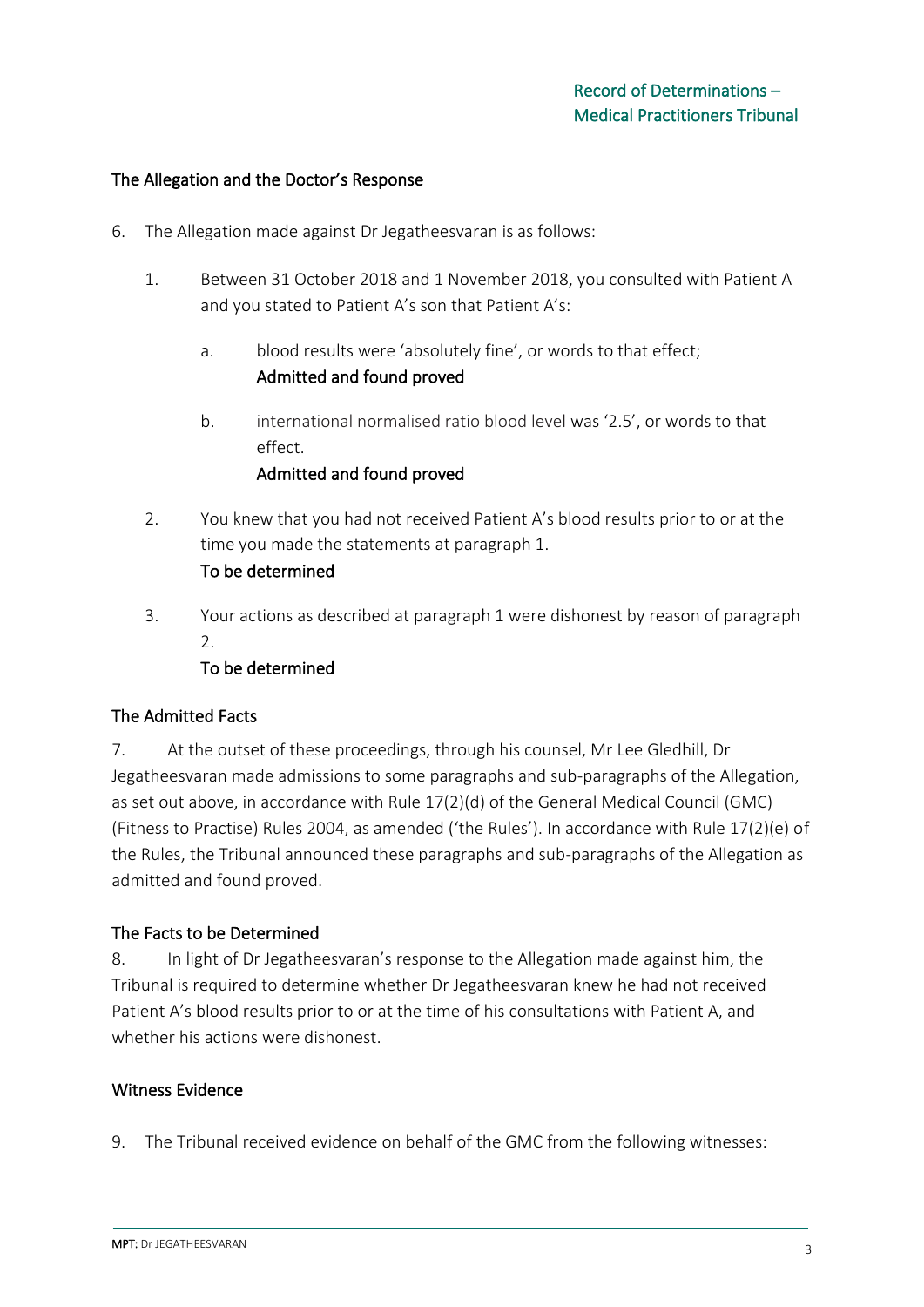- Mr C, Pathology Contract Manager for the Trust, by video link, together with his witness statement, dated 4 October 2021; and
- Mr E, Patient A's son, by video link, together with his witness statement, dated 11 May 2020.
- 10. Dr Jegatheesvaran provided his own witness statement, dated 14 April 2022 and a further statement with exhibits, dated 5 May 2022, and also gave oral evidence at the hearing.

# Documentary Evidence

- 11. The Tribunal had regard to the documentary evidence provided by the parties. This evidence included, but was not limited to:
	- Record of tests and results for Patient A, dated between 22 October 2018 and 7 November 2018;
	- Record of test results, dated 3 and 15 October 2018;
	- Medical records relating to Patient A;
	- Transcript of a meeting between Patient A's family and the Trust on 16 January 2019;
	- Transcript of Inquest, 15 October 2019;
	- Various completed CPD modules and training, dated 2018-2022; and
	- Dr Jegatheesvaran's reflective statements, April 2022.

# The Tribunal's Approach

12. The following legal advice was given to the Tribunal by the legally qualified chair, upon it being agreed by counsel for both parties:

- *1. When exercising its functions, the Tribunal must have particular regard to the statutory overarching objective:*
	- *a. To protect, promote and maintain the health, safety and wellbeing of the public;*
	- *b. To promote and maintain public confidence in the medical profession; and;*
	- *c. To promote and maintain proper professional standards and conduct for members of that profession.*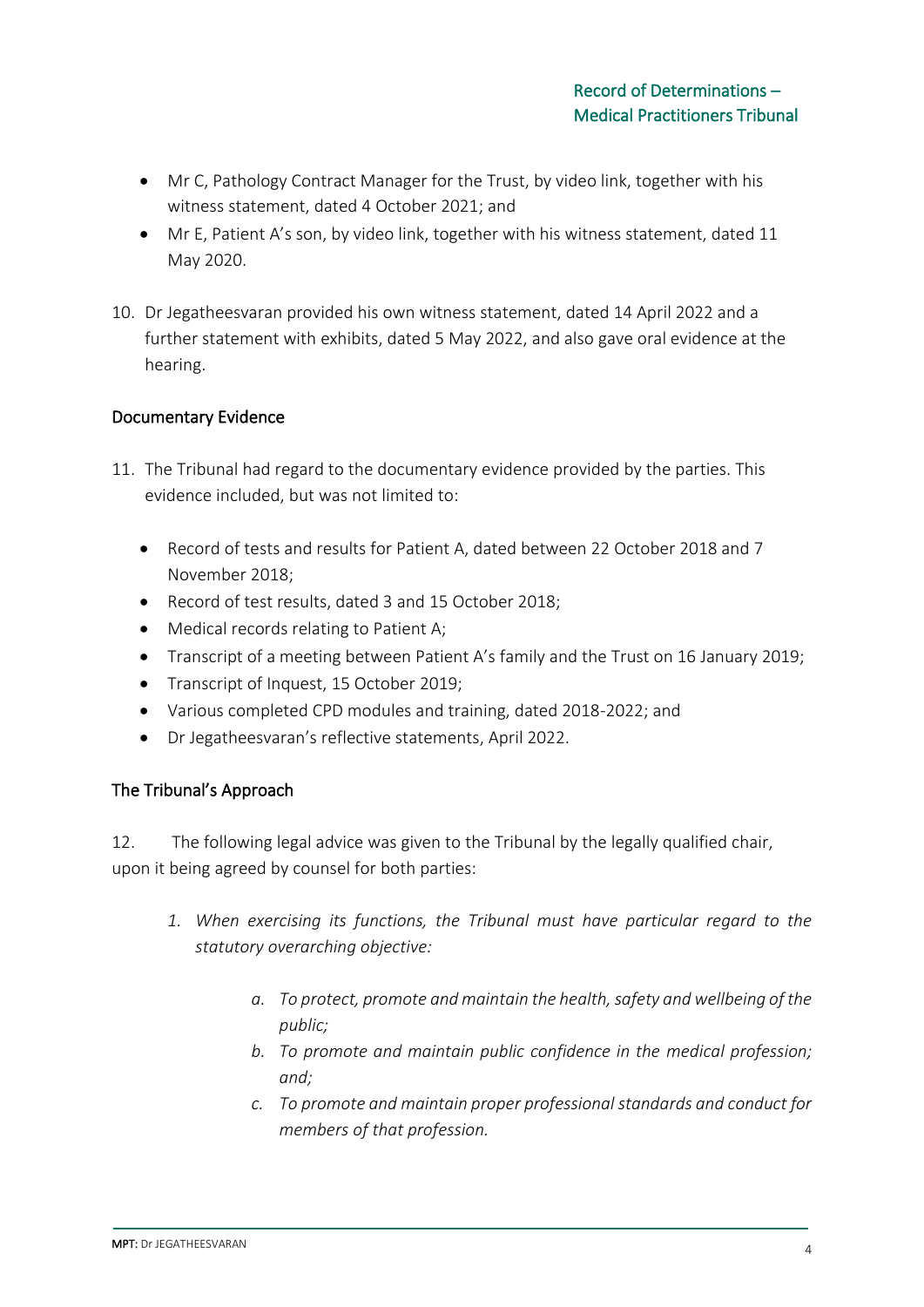- *2. The General Medical Council has the burden of proving each aspect of the allegation upon the civil standard, which is upon the balance of probabilities. The GMC must establish that it is more likely than not that facts occurred.*
- *3. It is alleged that the doctor acted dishonestly. The test for dishonesty is as follows:* 
	- *a. The Tribunal must first ascertain (subjectively) the actual state of the doctor's knowledge or belief as to the facts. The reasonableness or otherwise of his belief may evidence whether he held the belief, but it is not an additional requirement that his belief must be reasonable; the question is whether it was genuinely held.*
	- *b. Once that had been established the Tribunal must determine whether his conduct was dishonest by applying the objective standards of ordinary decent people. It is not necessary for the individual to appreciate that what he has done is, by those standards, dishonest.*
- *4. For the doctor to be found dishonest it must be proved to the requisite standard that when he told Mr A's son that Mr A's blood results were fine and that the international normalised ration blood level was 2.5, that he knew that the information was false.*
- *5. If the Tribunal finds that the subjective limb is not satisfied, it need not consider the objective limb, and should find dishonesty not proved. If the Tribunal finds that the subjective limb is proved, it must then consider whether ordinary decent people would consider the conduct dishonest.*
- *6. The papers before the Tribunal contain hearsay evidence, which is evidence that has not been given orally during these proceedings, for example, Mr C has stated what he was told by others. Hearsay evidence is admissible in these proceedings but the Tribunal must consider the weight, if any, to assign such evidence. When considering hearsay evidence, the Tribunal must consider the extent to which the evidence is agreed or disputed. The source of the evidence should be identified and the Tribunal should consider whether the witness was independent or may have had a purpose of their own or another to serve. The Tribunal must also consider the reliability of the evidence and should identify any mistakes or inconsistences found in it. There has been no opportunity to see the sources of disputed hearsay evidence tested under cross-examination, for example as to accuracy, truthfulness, ambiguity or misperception, and how the witnesses would have responded to this process. It may*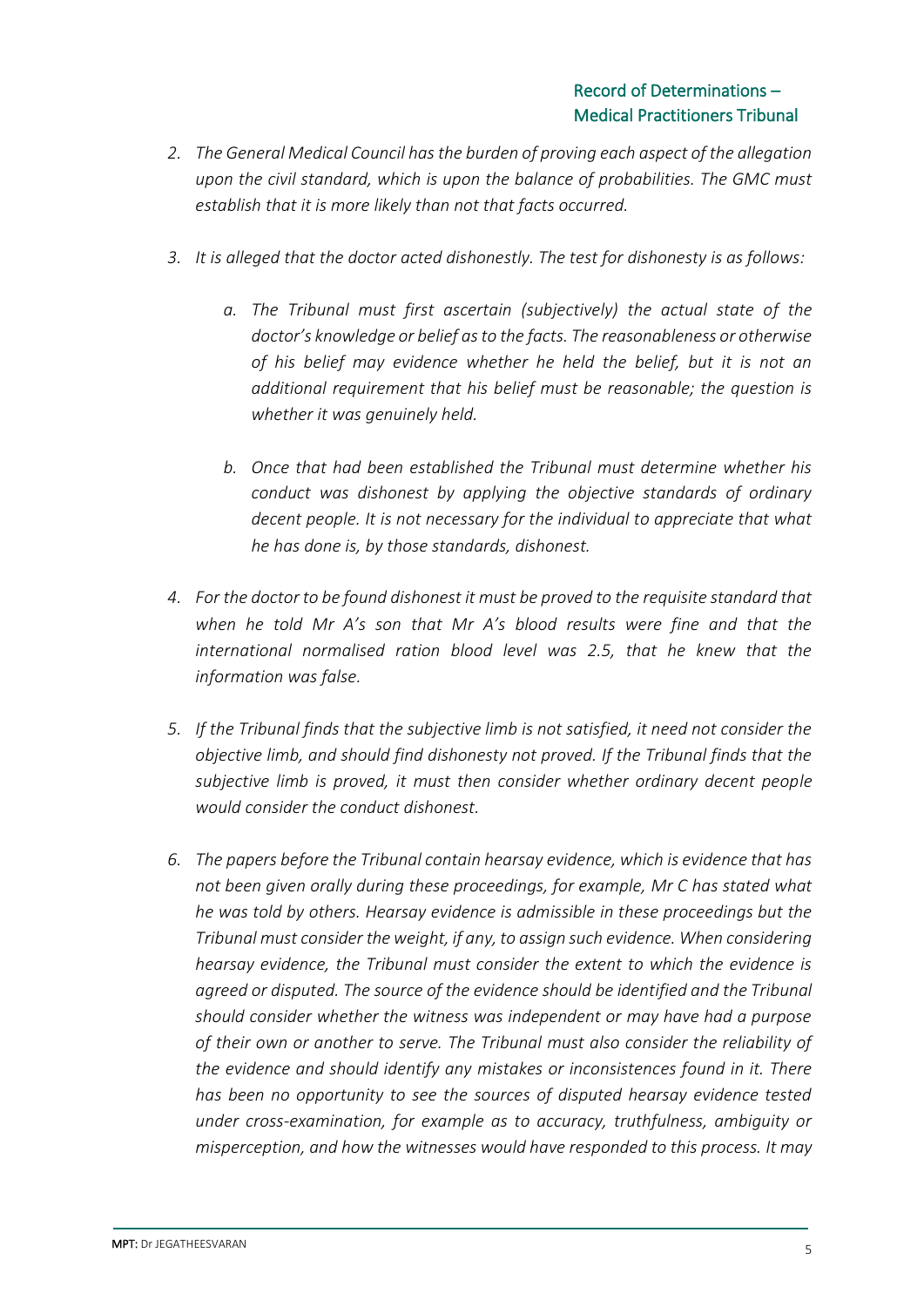*be that a witness has not addressed an issue in their written accounts that they may have been questioned about at this hearing.* 

- *7. The Tribunal must consider all of the evidence before it before making findings as to the credibility of any witness. Further, when assessing a witness's credibility, it should not rely exclusively on a witness's demeanour when giving evidence.*
- *8. The Tribunal has heard that the doctor is of good character. His good character must be taken into account by the Tribunal when assessing his credibility and the likelihood of him having done what has been alleged. His good character is not a defence to the Allegation, it is simply one factor to take into account when considering all of the evidence in the round. The weight to assign his good character is a matter for the Tribunal to determine.*
- *9. In summary, it is for the Tribunal to determine which evidence assists in discharging its duties to make findings and the weight to be given to that evidence. Decisions must be based upon the evidence alone and not speculation.*
- 10. *The Tribunal's reasons must be outlined in writing.*

# The Tribunal's Analysis of the Evidence and Findings

13. The Tribunal has considered each outstanding paragraph of the Allegation separately and has evaluated the evidence in order to make its findings on the facts.

14. Patient A had been seen by a nurse soon after his admission at 6:15pm on 31 October 2018. He underwent a CT scan and X-ray at around 7:00pm. Once this was completed, Patient A and his son, Mr E, waited in the 'fit to sit' area of the Trust's A&E department. At around 10:00pm, Patient A was called to attend a consultation with Dr Jegatheesvaran. Mr E was present for the entirety of the consultation, and it lasted between 8 and 15 minutes. During the consultation, Mr E asked Dr Jegatheesvaran about his father's blood test results because he knew his father was taking warfarin at the time. Mr E has always maintained that his father's blood had been taken by the aforementioned nurse. It is not disputed that Dr Jegatheesvaran made the following statements, that were subsequently found to be false: that Patient A's blood results were '*absolutely fine'* and that his INR blood level was '*2.5*', or words to that effect.

15. In his witness statement, Dr Jegatheesvaran denied acting dishonestly and stated that he believed that he had acted honestly on incorrect information that he believed to be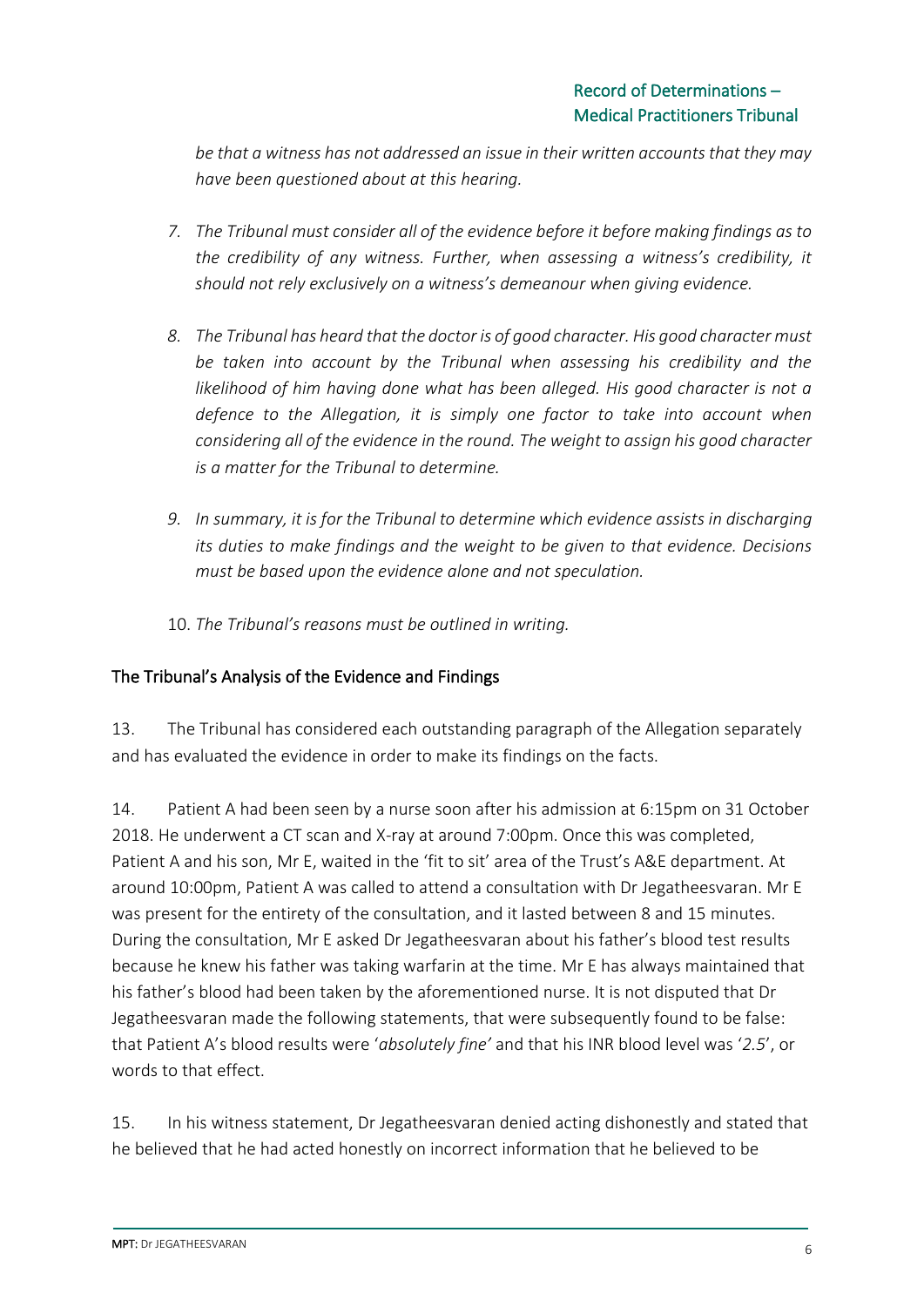# Record of Determinations – Medical Practitioners Tribunal

correct at the time. He suggested various possible explanations: that he believed that Patient A's blood results were either given to him verbally over the telephone by staff in the laboratory; that he had mistakenly taken note of Patient A's previous blood test results, that were on the system dated 3 October 2018; or that he had read out the wrong results from his job sheet, which contained his personal notes relating to his patients and the tasks he needed to undertake during his shift.

16. Whilst cognisant that Dr Jegatheesvaran does not have the burden of proving that he had acted honestly, the Tribunal considered the various possible scenarios in which a mistake could have been made by Dr Jegatheesvaran. The Tribunal noted that A&E departments are, by their very nature, busy and demanding departments of medicine. In relation to the Trust's A&E department on the night of the 31 October 2018 / 1 November 2018, the Tribunal noted Mr E's evidence that it was a '*confusing time*' and the A&E department was "*extremely busy*"*.* When asked what he meant by '*confusing'*, he clarified that he meant '*the actual A&E environment*' and stated that the doctors and nurses were '*extremely busy*'. The Tribunal heard evidence that the department was short of porters on the day in question. Patient A's family subsequently complained of the length of time that it had taken for Patient A to be seen in A&E.

17. There is evidence that mistakes were made by others concerning Patient A's care. There was clear and unequivocal evidence from Mr E that at or soon after 6:15pm on 31 October 2018 a blood test was undertaken upon Patient A by a nurse who then gave him two paracetamol tablets. Mr E was able to give admirable detail about these incidents and the Tribunal was satisfied that they had occurred. However, there was no record in the notes of this blood test being taken or analysed by the laboratory and no record of paracetamol being issued by the nurse. This suggests that, for whatever reason, there may have been mistakes made in the record keeping of those other than Dr Jegatheesvaran.

18. The Tribunal therefore accepted the evidence that, even by the normal standard of a busy A&E department at night, the Trust's A&E department was under particular pressure. The Tribunal also noted that Dr Jegatheesvaran was working within that department as a locum junior doctor.

19. The Tribunal therefore considered that it was plausible that an honest mistake was made by Dr Jegatheesvaran.

20. The Tribunal considered it plausible that Dr Jegatheesvaran may have accidentally misread the 3 October 2018 blood results as being those dated 31 October 2018. The Tribunal accepted the evidence that the results would have been visible upon the hospital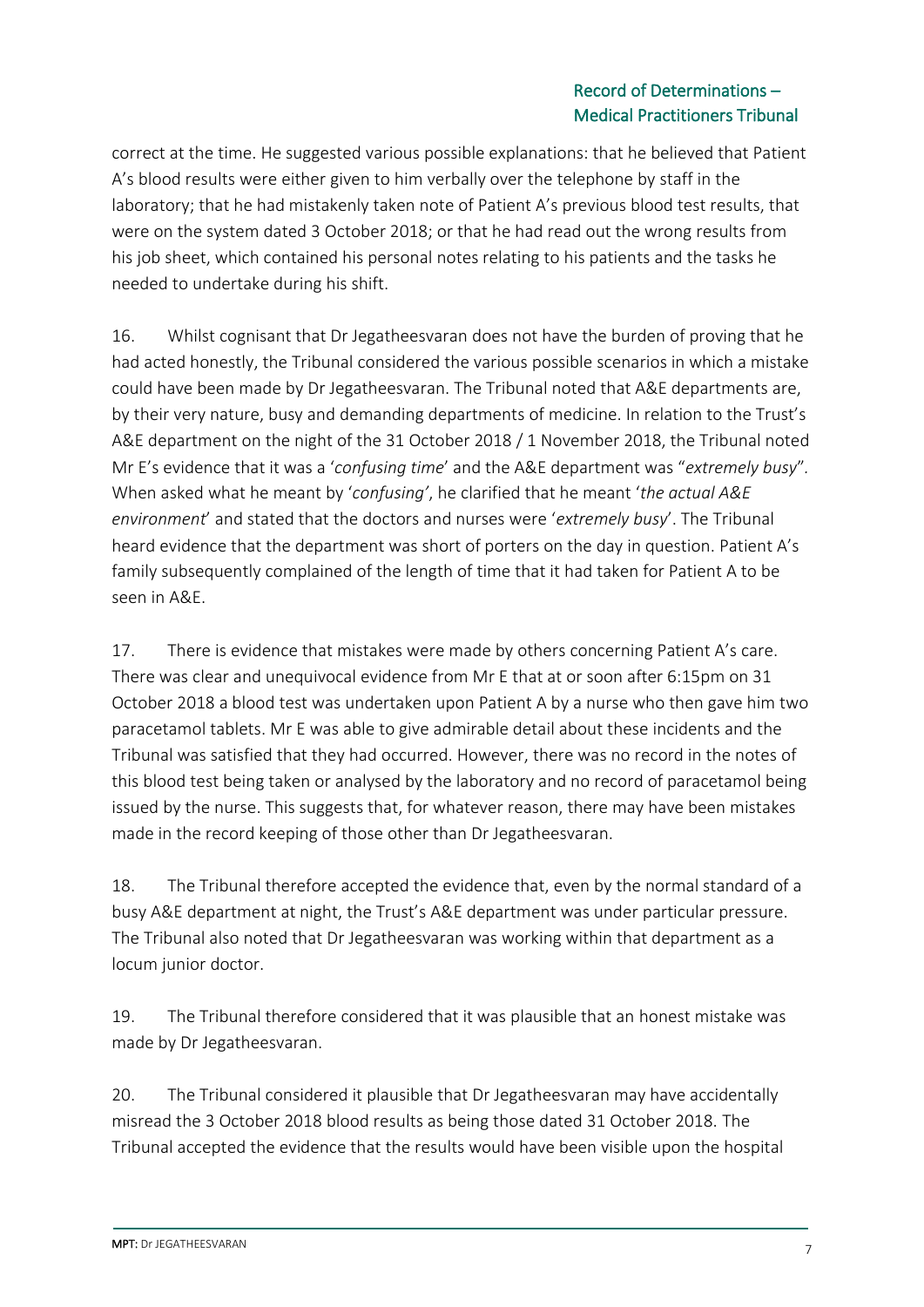# Record of Determinations – Medical Practitioners Tribunal

computer system and would appear on the same screen as all other historical hospital tests undertaken upon Patient A. Further support for that conclusion is that the INR on 3 October 2018 was 2.5, which is the same result that Dr Jegatheesvaran mistakenly communicated to Mr E.

21. The Tribunal also considered it possible that Dr Jegatheesvaran mistakenly looked at the results for the wrong patient. A further possibility is that he wrote down results on his job sheet of several patients and mistakenly gave the result of a different patient to Mr E when asked. There is corroborative evidence from Mr E that Dr Jegatheesvaran had read a result from his clipboard.

22. The possibility that Dr Jegatheesvaran made an innocent mistake is all the more plausible upon consideration of the work environment prevailing at the time.

23. It was also possible that Dr Jegatheesvaran was given the wrong blood test results by the laboratory. Mr C's evidence was that it was not best practice to provide results verbally, and he stated he did not believe it would happen. However, that evidence is outweighed by the contemporaneous records within Patient A's medical notes and nursing notes that Dr Jegatheesvaran did have at least one conversation with the laboratory concerning Patient A's blood results, at approximately 2:00am on 1 November 2018. Whilst this was after he had spoken to Mr E about the results, it is nevertheless indicative that the laboratory was having verbal discussions with him. Whilst the lab technicians are reported by Mr C to have said that they cannot recall any conversation, the Tribunal considered it notable that they were being asked about events three years after they are said to have occurred. In any event, there were no witness statements from them that the Tribunal could rely on. The Tribunal noted that Mr Gledhill did not have the opportunity to ask them if they had given results verbally to Dr Jegatheesvaran. When considering the hearsay evidence, the Tribunal considered that there may be an explanation for them to not want to admit to Mr C that they may have breached the standard protocol.

24. Furthermore, there is no record that the 6:15pm blood samples were received or whether they were spoiled somehow, by, for example clotting. Mr C stated that if bloods are spoiled, a record would nevertheless be maintained. The Tribunal considered it possible that blood was taken and tested but the results were not entered into the system and instead only verbally communicated to Dr Jegatheesvaran. The Tribunal noted that the blood samples taken at or around 2:18am and 3:50am were subsequently reported in full and so neither is likely to have been the spoiled sample. The Tribunal took into account that there was other evidence of poor record keeping within the Trust on the day, for example the failure to record the provision of paracetamol by the nurse between 6:00pm and 7:00pm.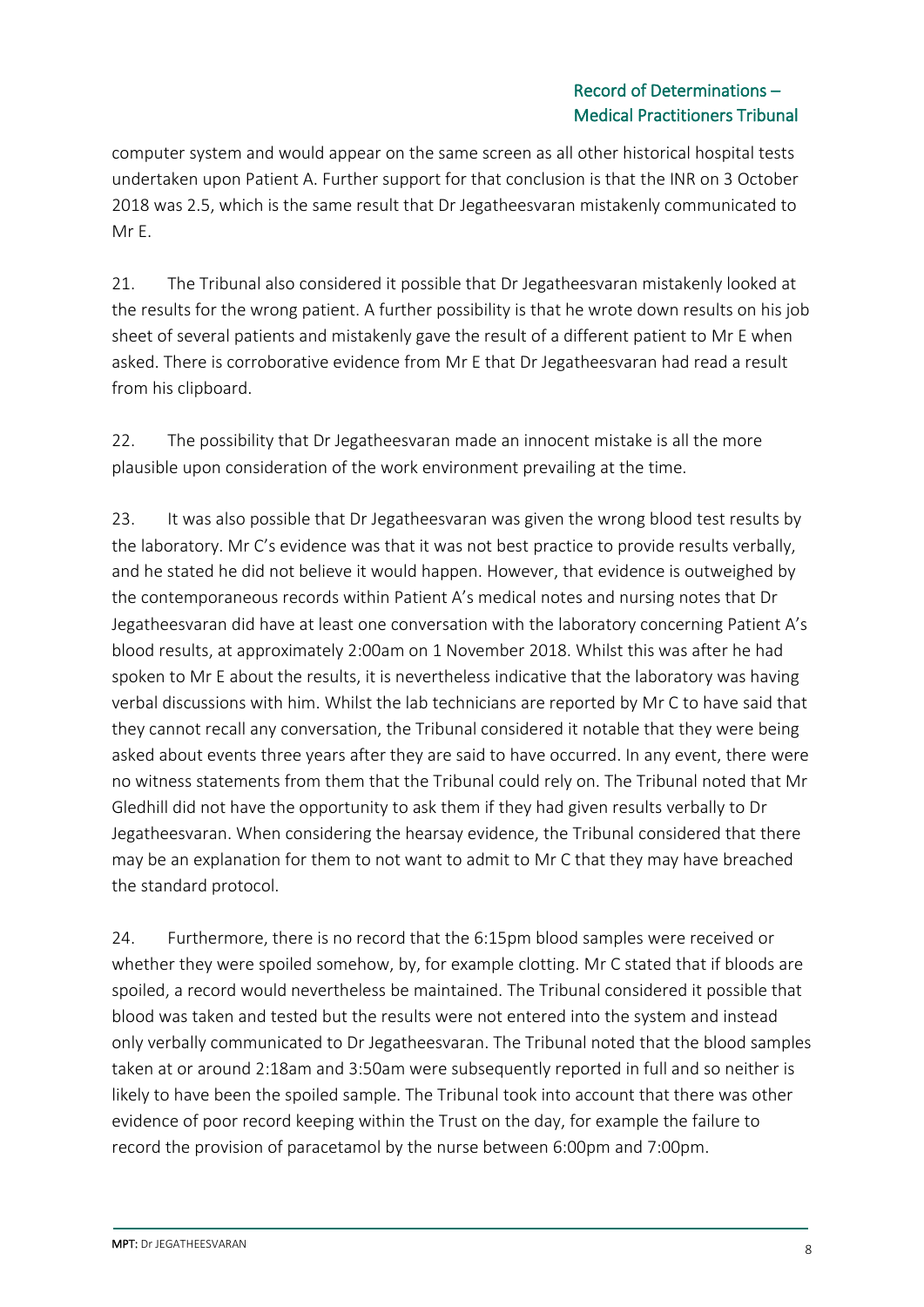25. The Tribunal did not accept the GMC's argument that Dr Jegatheesvaran had been inconsistent in his explanation of events. It was accepted by Mr Terence Rigby, counsel for the GMC, that there was no evidence to rebut Dr Jegatheesvaran's evidence that he first learnt that Patient A's family had complained of his treatment until almost a year later. The Tribunal accepted his account that he had told the coroner that he believed that he had been given the blood test results by the laboratory staff, as that is what he believed to have been the case almost a year after events. The Tribunal accepted his argument that the other propositions were all to seek to explain how a mistake could have been innocently made, but that he did not have a clear recollection so long after events. The Tribunal noted that his good character is to be considered when considering the truthfulness of his account during these proceedings.

26. The Tribunal considered that each of the scenarios outlined above are possible and plausible explanations. The Tribunal noted that Dr Jegatheesvaran is man of good character. There are no regulatory findings in relation to his honesty or probity, or otherwise. There is no evidence that he is not a conscientious and committed doctor. The Tribunal was satisfied that it is inherently unlikely that he would have embarked on the theatre of pretending to look at his notes before then wilfully giving false information, particularly in light of his good character. Therefore, the Tribunal was of the view that the scenarios described were all individually and cumulatively more likely than the assertion that he had lied.

27. In light of this*,* the Tribunal was of the view that the GMC had not discharged its burden of proof in respect of paragraph 2 of the Allegation. The Tribunal found that it was more likely than not that either the laboratory or Dr Jegatheesvaran made a mistake which resulted in incorrect information being conveyed by the doctor to Mr E.

28. Therefore, in respect of paragraphs 2 of the Allegation, the Tribunal concluded that there was insufficient evidence before it for it to find, on the balance of probabilities, that Dr Jegatheesvaran knew he had not received Patient A's blood results when he made the incorrect statements at paragraph 1. Accordingly, the Tribunal found paragraph 2 of the Allegation not proved.

29. In light of its findings at paragraphs 2 of the Allegation and applying the test as set out in *Ivey v Genting Casinos (UK) Limited [2017] UKSC 67*, the Tribunal was satisfied that the subjective element of the test had not been met. Having found that Dr Jegatheesvaran did not act as alleged in paragraph 2, the Tribunal did not find that Dr Jegatheesvaran actions were dishonest. Accordingly, it found paragraph 3 of the Allegation not proved.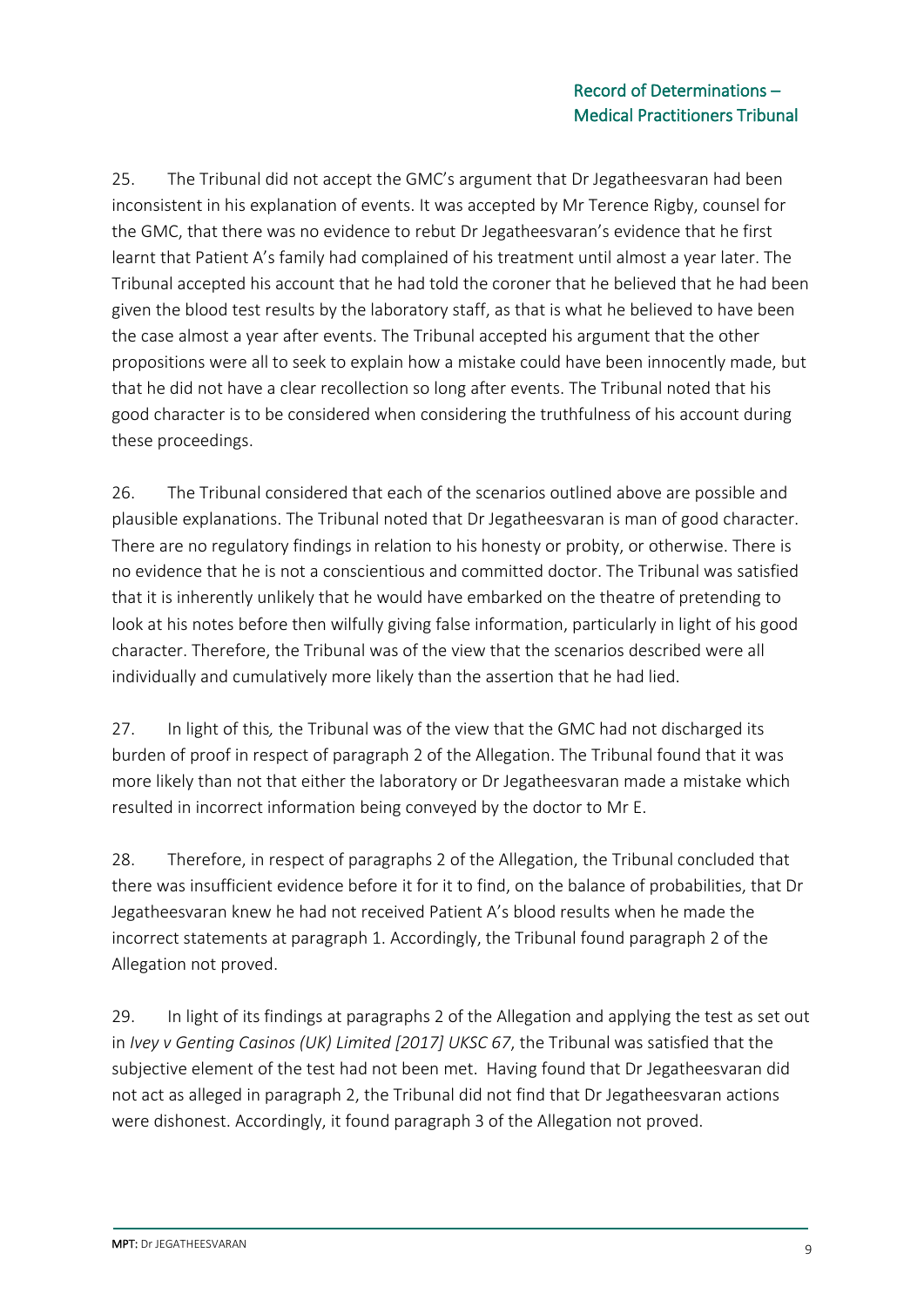## The Tribunal's Overall Determination on the Facts

- 30. The Tribunal has determined the facts as follows:
- 1. Between 31 October 2018 and 1 November 2018, you consulted with Patient A and you stated to Patient A's son that Patient A's:
	- a. blood results were 'absolutely fine', or words to that effect; Admitted and found proved
	- b. international normalised ratio blood level was '2.5', or words to that effect. Admitted and found proved
- 2. You knew that you had not received Patient A's blood results prior to or at the time you made the statements at paragraph 1. Not proved
- 3. Your actions as described at paragraph 1 were dishonest by reason of paragraph 2. Not proved.

### Determination on Impairment - 11/05/2022

31. The Tribunal now has to decide in accordance with Rule 17(2)(l) of the Rules whether, on the basis of the facts which it has found proved as set out before, Dr Jegatheesvaran's fitness to practise is impaired by reason of misconduct.

### The Evidence

32. The Tribunal took into account all the evidence received during the facts stage of the hearing, both oral and documentary. In addition, the Tribunal received further evidence as follows.

33. The Tribunal also received a certificate in Understanding Blood Test Results by Dr Jegatheesvaran, dated 7 May 2022.

#### Submissions

34. On behalf of the GMC, Mr Rigby stated the GMC do not wish to submit that Dr Jegatheesvaran was guilty of serious misconduct, nor that his fitness to practise is impaired. He further stated that the GMC would offer no submissions in support of a warning upon a finding of no current impairment.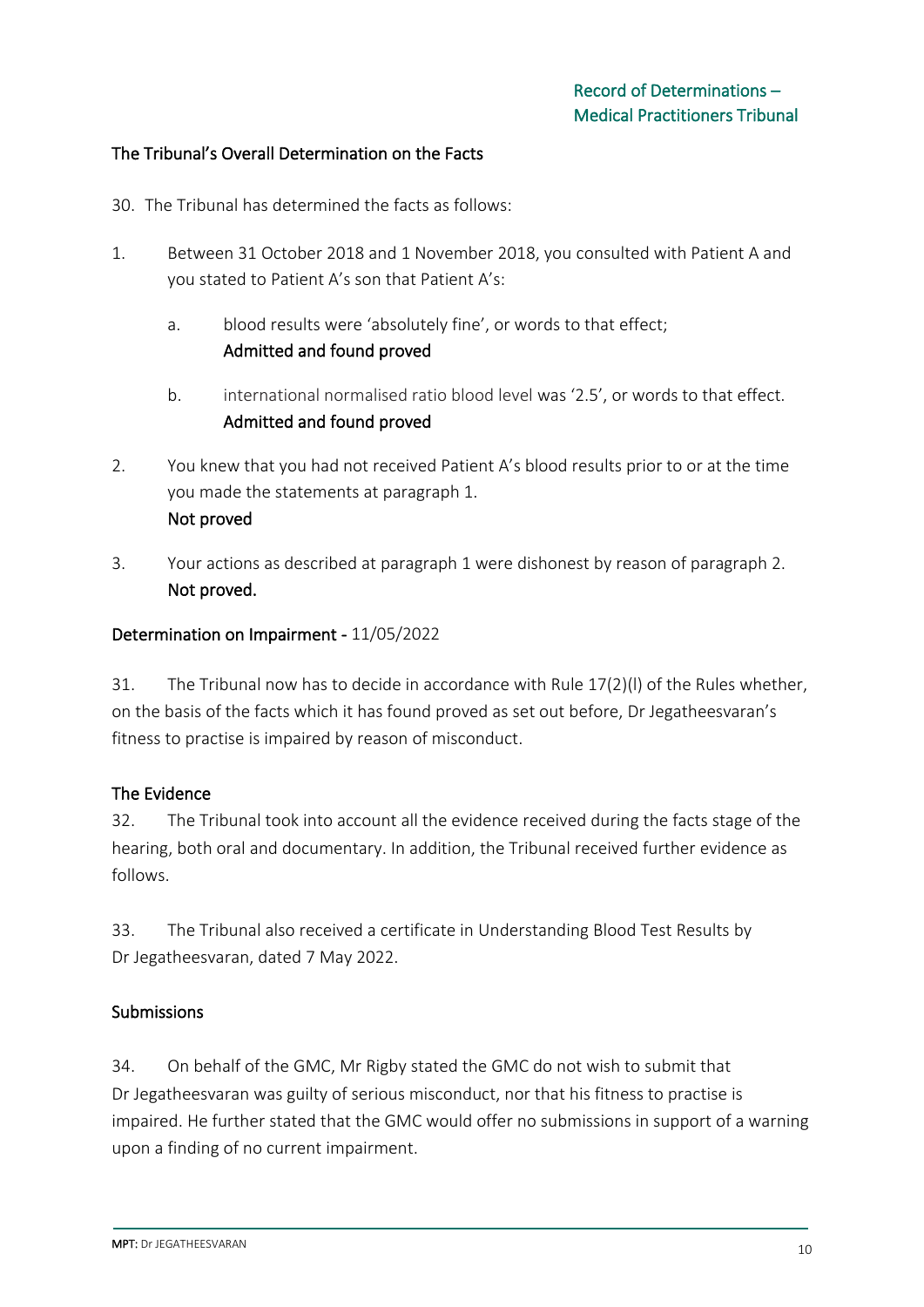# The Relevant Legal Principles

35. The Tribunal reminded itself that at this stage of proceedings, there is no burden or standard of proof and the decision of impairment is a matter for the Tribunal's judgement alone.

36. In approaching the decision, the Tribunal was mindful of the two stage process to be adopted: first whether the facts as found proved amounted to misconduct and that the misconduct was serious and then whether the finding of that misconduct which was serious could lead to a finding of impairment.

37. The Tribunal must determine whether Dr Jegatheesvaran's fitness to practise is impaired today, taking into account Dr Jegatheesvaran's conduct at the time of the events and any relevant factors since then such as whether the matters are remediable, have been remedied and any likelihood of repetition.

# The Tribunal's Determination on Impairment

38. Whilst paragraphs 1a and 1b were found proved, upon being admitted, the Tribunal accepted that it was as the result of a mistake, rather than dishonesty. On that basis, it was accepted by Mr Rigby on behalf of the GMC that no finding of impairment could properly be made by the Tribunal and that the GMC does not invite the Tribunal to issue a warning to Dr Jegatheesvaran. Mr Gledhill agreed with Mr Rigby's proposals. He confirmed there was no interim order in place.

39. The Tribunal considered that it is imperative that doctors are careful to ensure that they obtain and communicate correct test results to their patients. In the case of Dr Jegatheesvaran, there are various possible explanations as to how his mistake may have occurred, many of which suggest a lack of attention to detail on his behalf. Nevertheless, the Tribunal was of the view that such an isolated mistake, in the context of the particular working environment, and given the fact that it did not result in any adverse consequences to Patient A's treatment or health, does not amount to misconduct. Even had the Tribunal considered it did amount to misconduct, it could not be properly defined as serious.

40. In any event, the Tribunal noted that Dr Jegatheesvaran had sincerely apologised to Mr E during the hearing for his error and had provided proof of reflection and the completion